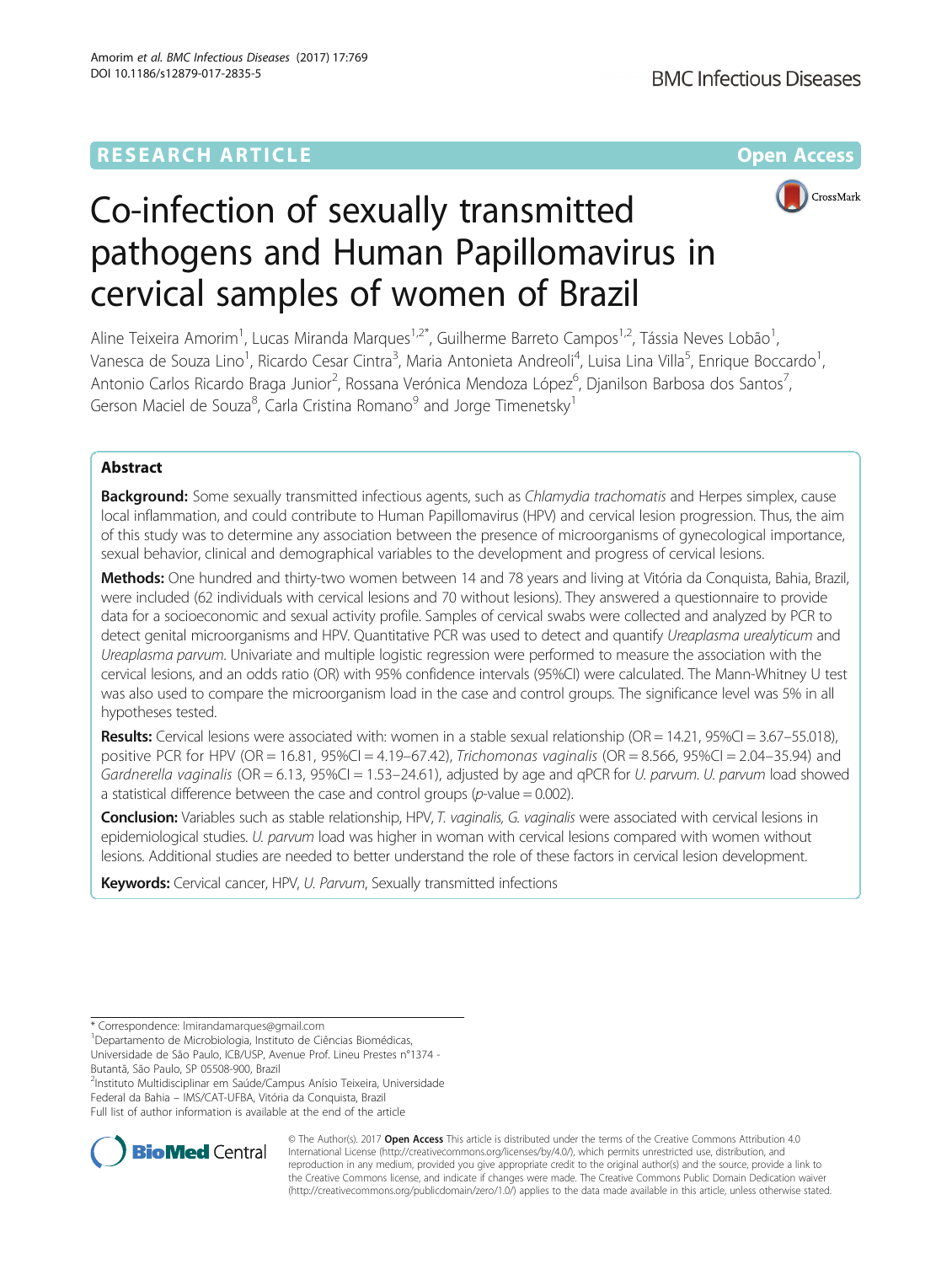# Background

Cervical cancer is the fourth most common cancer among women in Brazil and seventh worldwide [[1\]](#page-10-0). The highest disease incidence occurs in the least developed regions. Worldwide, in 2012, 528,000 new cases were detected and approximately 266,000 deaths occurred, accounting for 7.5% of all deaths of women by cancer [\[1](#page-10-0)]. In Brazil, 15,590 new cases of cervical cancer were reported in 2014, with an incidence of approximately 15 cases per 100,000 women [[2](#page-10-0)]. In the Northeast of Brazil, cervical cancer ranks second (18.79/100,000) among all other cancers in Brazil, and in Bahia State 1300 new cases were estimated in 2014, with an average rate of 16.78/100,000 [[2\]](#page-10-0).

The development of cervical lesions depends on infection by high risk Human Papillomavirus (HPV), such as HPV-16 and HPV-18, and other factors. These HPV types express the oncoproteins E6 and E7, which interfere with cellular machinery causing cell immortalization and transformation. HPV-related carcinogenesis depends on different factors such as HPV type, virus persistence, sustained viral oncogene expression, viral load and viral genome integration [[3](#page-10-0)].

As in other cancers, cervical cancer is also multifactorial. In addition to identifying HPV as the main etiological agent, additional risk factors such as use of oral contraceptives, smoking, early onset of sexual activity, multiple partners and chronic inflammation due to co-infection with other microorganisms have been strongly associated with cervical lesion progression [\[3](#page-10-0)–[5\]](#page-10-0).

Cervical inflammation may be associated with highgrade lesions and may be a cofactor for high-grade cervical lesions in women infected with oncogenic HPV. In other cancer types, independent of the causal agent, chronic inflammation exposes the tissue to constant genotoxic damages. In cervical cancer, chronic inflammation added to the initial changes caused by high-risk HPV, may contribute to viral persistence and disease progression [\[6](#page-10-0), [7](#page-10-0)].

Some sexually transmitted infectious agents, such as Chlamydia trachomatis and Herpes simplex, cause local inflammation, and could contribute to HPV and cervical lesion progression [[5\]](#page-10-0). Similarly, other microorganisms of gynecological importance such Gardnerella vaginalis and Trichomonas vaginalis, as well the species of Mollicutes (wall-less bacteria) are included in this context. These wall-less bacteria have been described for over 30 years as microorganisms related to urogenital disorders. Some species are the main cause of nongonococcal and non-chlamydial urethritis (NGU-NC), as in the case of bacterial vaginosis (BV). Mollicutes may induce the release of cytokines such as IL-1, IL-6 and TNF- $\alpha$  and chemokines and may cause intense inflammation. This response has been suggested as a possible risk factor for developing precancerous lesions [\[8](#page-10-0)–[10](#page-10-0)]. The combination of factors that play a role in a disease almost always requires studies to determine the precise contribution of each factor in a complex dynamic. Cervical cancer as such, is also a disease that, although it requires infection with certain HPV types to develop, involves multiple factors that are not fully understood. Studies establishing an association between *Mollicutes* and HPV may help better understand the role of these bacteria in developing cervical cancer. Therefore, the aim of this study was to analyze the existence of an association between the presence of microorganisms of gynecological importance, sexual behavior, clinical and demographic variables, and the development of cervical lesions in women from Vitória da Conquista city, Bahia, Brazil.

# Results

# Detection of sexually transmitted microorganisms for each cytological profile

From 62 women in the case group, 18 (29.0%) had lowgrade squamous intraepithelial lesion (LSIL) described also as Cervical Intraepithelial Neoplasia (CIN I), 16 (25.8%) had high-grade squamous intraepithelial lesion (HSIL)/(CIN II) and 28 (45.2%) had HSIL/CIN III/in situ carcinoma. The detection of the afore mentioned microorganisms by PCR and qPCR methodologies was determined in samples of the case and control groups. The prevalence of the targeted sexually transmitted microorganism was calculated (Table [1\)](#page-2-0).

# Sexual and sociodemographic profile and sexually transmitted agents as risk factors for cervical lesions

After questionnaire analysis, we obtained the sociodemographic and sexual profiles of the women interviewed. The mean age of women from both case and control groups was similar, being  $38.7$  (SD = 11.6) and  $37.6$  (SD = 14.4) years, respectively. However, although the general mean age between case and control groups was similar, there was punctual differences in age distributions between the groups. We can observe that among the women without cervical lesion, 40% were less than 31 years old. In women with cervical lesions, a higher frequency was found among those aged 32–42 years (40.3%). This corroborates the fact that the development of cervical lesions are time-dependent and highlights the importance of this variable for the subsequent analyses. Table [2](#page-4-0) shows the sociodemographic and sexual profile distribution of the women in the case and control groups.

In the univariate logistic regression, some variables showed risk for developing cervical lesions. The following sociodemographic and sexual variables showed as risk factors for cervical lesions: living in the countryside  $(OR = 3.07, 95\% \text{ CI} = 1.31 - 7.2)$ , education level lower than elementary education ( $OR = 3.08$ ,  $95\%$  CI = 1.49–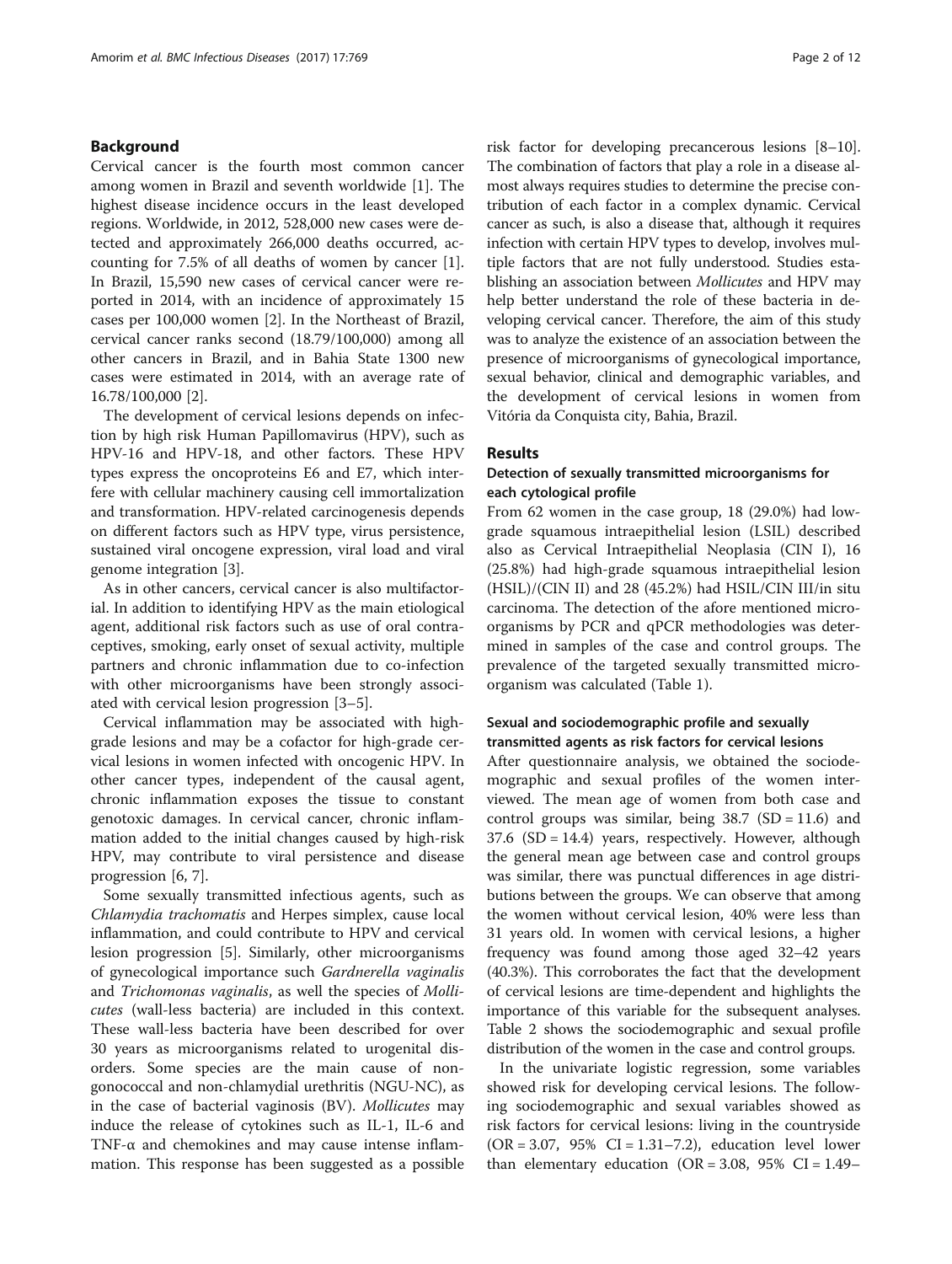|                          | Description of results from gynecological examinations |                                                                          |                  |                              |                    |            |  |  |
|--------------------------|--------------------------------------------------------|--------------------------------------------------------------------------|------------------|------------------------------|--------------------|------------|--|--|
| Microorganisms           | With cervical lesions (Cases)                          |                                                                          | Without cervical | Total <sup>a</sup> $n = 132$ |                    |            |  |  |
|                          | Low grade<br>(CIN I)                                   | Intermediate<br>High grade<br>(CIN III or in situ carcinoma)<br>(CIN II) |                  | Total                        | lesions (Controls) |            |  |  |
|                          | $n = 18$                                               | $n = 16$                                                                 | $n = 28$         | $n = 62$                     | $n = 70$           |            |  |  |
|                          | n (%)                                                  | n (%)                                                                    | n (%)            | n (%)                        | n (%)              | n (%)      |  |  |
| PCR                      |                                                        |                                                                          |                  |                              |                    |            |  |  |
| <b>HPV</b>               |                                                        |                                                                          |                  |                              |                    |            |  |  |
| Positive                 | 13 (72.2)                                              | 14 (87.5)                                                                | 26 (92.9)        | 53 (85.5)                    | 18 (25.7)          | 71 (53.8)  |  |  |
| Negative                 | 5(27.8)                                                | 2(12.5)                                                                  | 2(7.1)           | 9(14.5)                      | 52 (74.3)          | 61 (46.2)  |  |  |
| Mollicutes               |                                                        |                                                                          |                  |                              |                    |            |  |  |
| Positive                 | 18 (100.0)                                             | 14 (87.5)                                                                | 25 (89.3)        | 57 (91.9)                    | 48 (68.6)          | 105 (79.5) |  |  |
| Negative                 | 0(0.0)                                                 | 2(12.5)                                                                  | 3(10.7)          | 5(8.1)                       | 22 (31.4)          | 27 (20.5)  |  |  |
| U. urealyticum           |                                                        |                                                                          |                  |                              |                    |            |  |  |
| Positive                 | 1(5.6)                                                 | 3(18.8)                                                                  | 1(3.6)           | 5(8.1)                       | 3(4.3)             | 8(6.1)     |  |  |
| Negative                 | 17 (94.4)                                              | 13 (81.2)                                                                | 27 (96.4)        | 57 (91.9)                    | 67 (95.7)          | 124 (93.9) |  |  |
| U. parvum                |                                                        |                                                                          |                  |                              |                    |            |  |  |
| Positive                 | 6(33.3)                                                | 12 (75.0)                                                                | 14 (50.0)        | 32 (51.6)                    | 35 (50.0)          | 67 (50.8)  |  |  |
| Negative                 | 12(66.7)                                               | 4(25.0)                                                                  | 14 (50.0)        | 30 (48.4)                    | 35 (50.0)          | 65 (49.2)  |  |  |
| U. parvum - serotype 1   |                                                        |                                                                          |                  |                              |                    |            |  |  |
| Positive                 | 0(0.0)                                                 | 1(6.2)                                                                   | 0(0.0)           | 1(1.6)                       | 9(12.9)            | 10(7.6)    |  |  |
| Negative                 | 18 (100.0)                                             | 15 (93.8)                                                                | 28 (100.0)       | 61 (98.4)                    | 61(87.1)           | 122 (92.4) |  |  |
| U. parvum serotypes 3/14 |                                                        |                                                                          |                  |                              |                    |            |  |  |
| Positive                 | 5(27.8)                                                | 2(12.5)                                                                  | 4(14.3)          | 11(17,                       | 10(14.3)           | 21 (15.9)  |  |  |
| Negative                 | 13 (72.2)                                              | 14 (87.5)                                                                | 24 (85.7)        | 51 (82.3)                    | 60 (85.7)          | 111 (84.1) |  |  |
| U. parvum - serotype 6   |                                                        |                                                                          |                  |                              |                    |            |  |  |
| Positive                 | 0(0.0)                                                 | 1(6.2)                                                                   | 0(0.0)           | 1(1.6)                       | 17(24.3)           | 18 (13.6)  |  |  |
| Negative                 | 18 (100.0)                                             | 15 (93.8)                                                                | 28 (100.0)       | 61 (98.4)                    | 53 (75.7)          | 114 (86.4) |  |  |
| Chlamydia trachomatis    |                                                        |                                                                          |                  |                              |                    |            |  |  |
| Positive                 | 1(5.6)                                                 | 0(0.0)                                                                   | 1(3.6)           | 2(3.2)                       | 1(1.4)             | 3(2.3)     |  |  |
| Negative                 | 17 (94.4)                                              | 16 (100.0)                                                               | 27 (94.4)        | 60 (96.8)                    | 69 (98.6)          | 129 (97.7) |  |  |
| Neisseria gonorrhoeae    |                                                        |                                                                          |                  |                              |                    |            |  |  |
| Positive                 | 0(0.0)                                                 | 0(0.0)                                                                   | 0(0.0)           | 0(0.0)                       | 15 (21.4)          | 15 (11.4)  |  |  |
| Negative                 | 18 (100.0)                                             | 16 (100.0)                                                               | 28 (100.0)       | 62 (100.0)                   | 55 (78.6)          | 117 (88.6) |  |  |
| Trichomonas vaginalis    |                                                        |                                                                          |                  |                              |                    |            |  |  |
| Positive                 | 10 (55.6)                                              | 10(62.5)                                                                 | 18 (64.3)        | 38 (61.3)                    | 4(5.7)             | 42 (31.8)  |  |  |
| Negative                 | 8 (44.4)                                               | 6(37.5)                                                                  | 10 (35.7)        | 24 (38.7)                    | 66 (94.3)          | 90 (68.2)  |  |  |
| Gardnerella vaginalis    |                                                        |                                                                          |                  |                              |                    |            |  |  |
| Positive                 | 15 (83.3)                                              | 15 (93.8)                                                                | 27 (96.4)        | 57 (91.9)                    | 37 (52.9)          | 94 (71.2)  |  |  |
| Negative                 | 4(16.7)                                                | 1(6.2)                                                                   | 1(3.6)           | 5(8.1)                       | 33 (47.1)          | 38 (28.8)  |  |  |
| qPCR                     |                                                        |                                                                          |                  |                              |                    |            |  |  |
| U. urealyticum           |                                                        |                                                                          |                  |                              |                    |            |  |  |
| Positive                 | 2(11.1)                                                | 5(31.2)                                                                  | 1(3.6)           | 8 (12.9)                     | 9(12.9)            | 17 (12.9)  |  |  |
| Negative                 | 16 (88.9)                                              | 11 (68.8)                                                                | 27 (96.4)        | 54 (87.1)                    | 61(87.1)           | 115 (87.1) |  |  |

<span id="page-2-0"></span>Table 1 Detection of microorganisms included in the study of cervical samples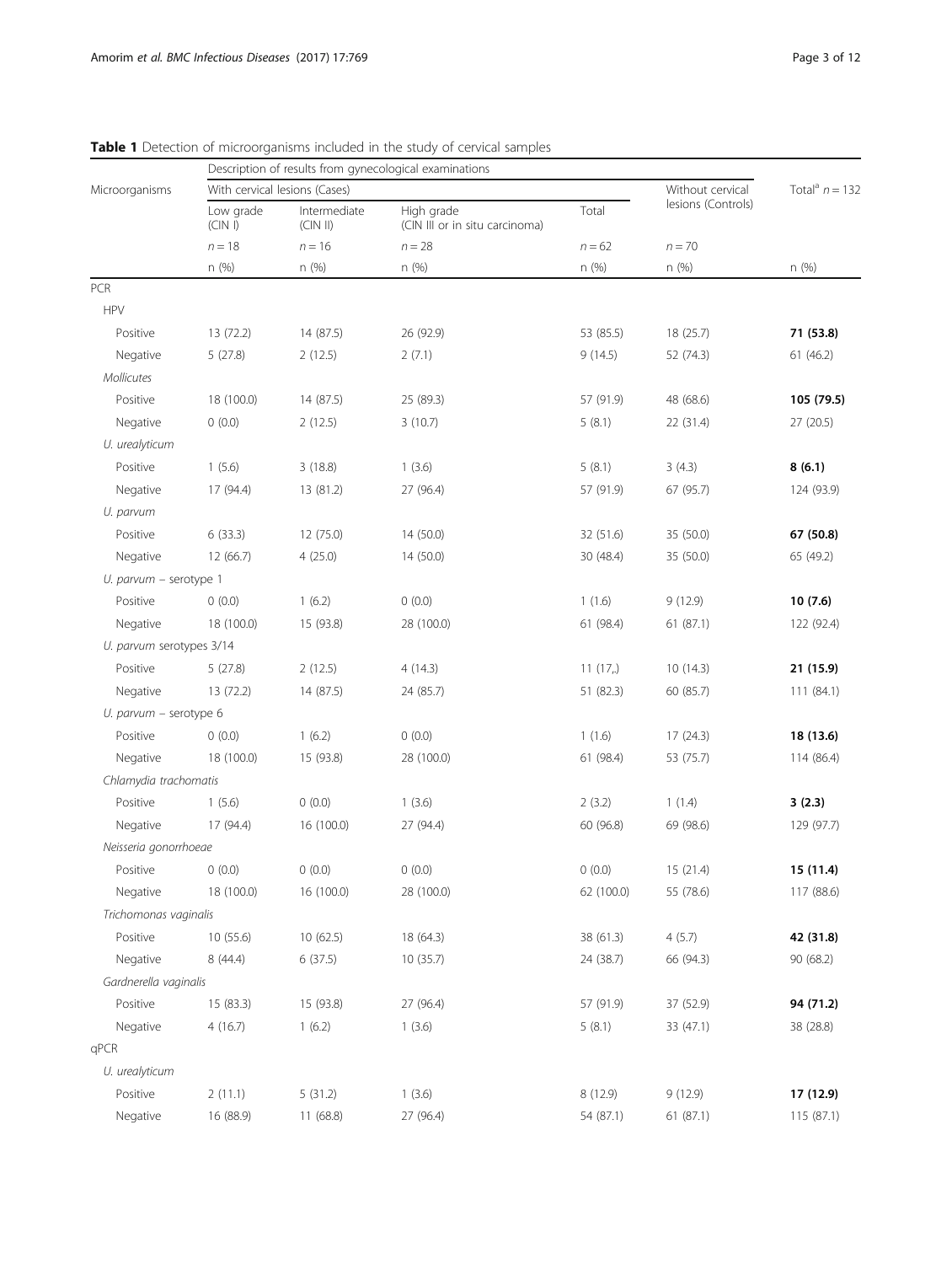|                | Description of results from gynecological examinations                                                                       |           |                                |                              |                    |           |  |  |
|----------------|------------------------------------------------------------------------------------------------------------------------------|-----------|--------------------------------|------------------------------|--------------------|-----------|--|--|
| Microorganisms | With cervical lesions (Cases)                                                                                                |           | Without cervical               | Total <sup>a</sup> $n = 132$ |                    |           |  |  |
|                | Intermediate<br>High grade<br>Low grade<br>$(CIN$ II)<br>(CIN I)<br>$n = 18$<br>$n = 16$<br>$n = 28$<br>n(%)<br>n(%)<br>n(%) |           | (CIN III or in situ carcinoma) | Total                        | lesions (Controls) | n(%)      |  |  |
|                |                                                                                                                              |           |                                | $n = 62$                     | $n = 70$           |           |  |  |
|                |                                                                                                                              |           |                                | n(%)                         | n(%)               |           |  |  |
| 2 U. parvum    |                                                                                                                              |           |                                |                              |                    |           |  |  |
| Positive       | 12(66.7)                                                                                                                     | 15 (93.8) | 22(78.6)                       | 49 (79.0)                    | 41 (58.6)          | 90(68.2)  |  |  |
| Negative       | 6(33.3)                                                                                                                      | (6.2)     | 6(21.4)                        | 13 (21.0)                    | 29 (41.4)          | 42 (31.8) |  |  |
|                |                                                                                                                              |           |                                |                              |                    |           |  |  |

Table 1 Detection of microorganisms included in the study of cervical samples (Continued)

<sup>a</sup>Prevalence in all populations studied in boldface

6.34) and stable sexual relationship ( $OR = 12.61$ , 95% CI  $= 5.5-28.9$ ). In regards to the microorganisms, positive PCR results to HPV (OR = 17.01, 95% CI = 7.01–41.3), Mollicutes (OR = 5.23, 95% CI = 1.84–14.84), U. parvum (qPCR) (OR = 2.67, 95% CI = 1.23–5.78), T. vaginalis (OR = 26.12, 95% CI = 8.43–80.96) and G. vaginalis (OR  $= 10.17$ , 95% CI  $= 3.64 - 28.41$ ) presented as risk factors for cervical lesions. However, infection by U. parvum serotypes 1 (OR = 0.11, CI  $95\% = 0.01 - 0.9$ ) and 6 (OR = 0.005, 95%  $CI = 0.01 - 0.4$ ) appeared as protective factors (Table [2](#page-4-0)). In addition, we observed a higher detection of both U. parvum and U. urealyticum by qPCR compared with PCR.

All the variables that showed association in the univariate analysis were tested together to see if they contributed, together, to the risk of cervical injury. All variables that lost significance in the Wald's test ( $p > 0.005$ ) were withdrawn from the model one by one, except for the confounding variables or those of biological importance for the model (for example the variables age and presence of *U. parvum*). The most appropriate model was selected according to the goodness of fit by the Hosmer-Lemeshow test  $(p = 0.568)$ . The following variables remained in the final model: women in a stable sexual relationship (OR = 14.21, 95%CI = 3.67–55.018), positive PCR for HPV (OR = 16.81, 95%CI = 4.19–67.42), T. vaginalis (OR = 8.566,  $95\%$ CI = 2.04–35.94) and *G. vaginalis*  $(OR = 6.13, 95\% CI = 1.53 - 24.61)$  adjusted by age and qPCR for U. parvum.

To consider differences of the microorganism loads between the case and control groups, we considered only positive results, as shown in Fig. [1.](#page-6-0) U. parvum load showed a statistically significant difference in the Mann-Whitney U test  $(p$ -value = 0.002) between the case and control groups (Fig. [1](#page-6-0)).

# **Discussion**

In the Northeast region of Brazil, cervical cancer is the second most common cancer [[2\]](#page-10-0). This region has the highest rates of poverty among Brazilian regions [\[11](#page-10-0)]. In this study, the demographic profile and sexual behavior of 132 women from Vitória da Conquista (a city in an arid region of the State of Bahia, Northeast Brazil) were evaluated. Besides this, HPV prevalence and other important sexual transmitted infectious agents were analyzed, as certain factors associated with the presence of cervical lesions.

In the present study, HPV prevalence was 53.8% (71/ 132) in the general population, 85.5% (53/62) in the case group and 25.7% (18/71) in the control group. In this study, 85.5% of cases with cervical lesions were positive for HPV. The viral DNA was detected in 24.5% of low-grade lesions (L-SIL/CIN I), 26.4% (CIN II) of intermediategrade lesions and 49.1% of high-grade lesions (HSIL; CIN III/carcinoma in situ). In another case-control study conducted in Recife, Pernambuco, Brazil, women with squamous intraepithelial lesions, high-grade or cervical carcinoma comprised the case group, and women with normal cytology or benign cellular changes comprised the control group. Of the 610 women initially eligible, just 248 (40.7%) were PCR positive for HPV. Among these women, 29.0% (72/248) had a high-grade lesion [[12](#page-10-0)]. Similarly, in Rio de Janeiro between 2000 and 2002, of 5833 samples obtained from cervical smear, 44.9% were positive for HPV, of which 14.1% of the HPV-positive had cervical lesions [[13](#page-10-0)]. The Ludwig-McGill cohort study followed up women living in São Paulo (in Southeastern Brazil), between 1993 until 1997. The study was restricted to 1867 women who had completed all four visits within the first year, representing 76% of those enrolled in the study. Of these, 600 (32.1%) women tested positive for HPV infection on at least one of the four visits [[14](#page-10-0), [15](#page-10-0)].

Despite the high risk of developing lesions when infection with high-risk HPV occurs, 18 (25.7%) of 70 women with normal cytology were positive for HPV. This is the case because the samples can be positive for low-risk HPVs that are not responsible for the development of cervical lesions. Besides this, while infection with HPV is a necessary factor in the development of cervical cancer, not all positive cases of virus infection will result in cancer. Furthermore, this virus is commonly detected in the population. In routine cytological examination among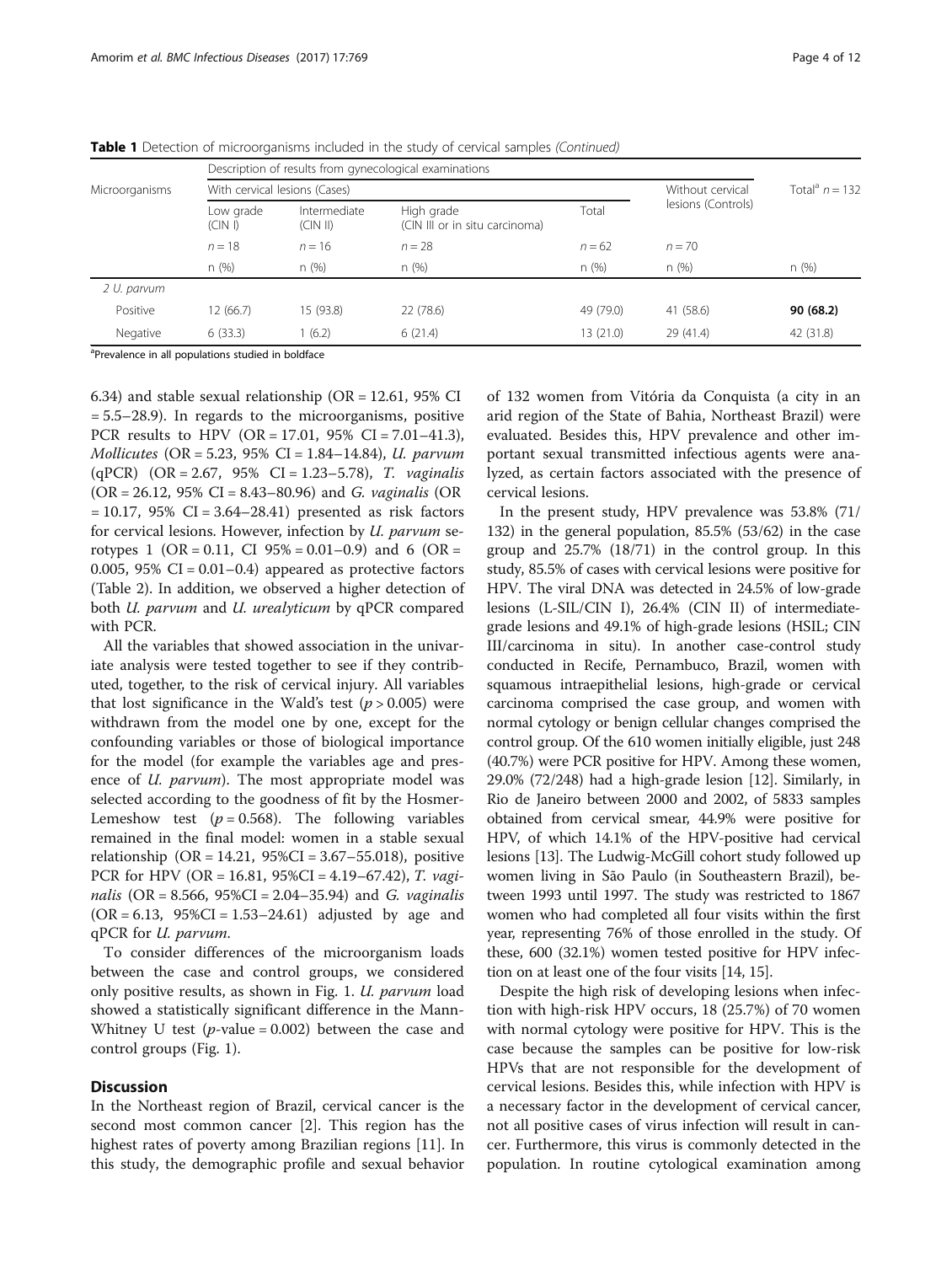<span id="page-4-0"></span>

| Variables                         | Without cervix<br>lesions<br>$n = 70(%)$ | With cervix<br>lesions<br>$n = 62$ (%) | OR (Crude)      |              |                | OR (Adjusted) <sup>b</sup> |              |                |
|-----------------------------------|------------------------------------------|----------------------------------------|-----------------|--------------|----------------|----------------------------|--------------|----------------|
|                                   |                                          |                                        | P (Wald's test) | OR           | IC 95%         | P (Wald's test)            | OR           | IC 95%         |
|                                   | n(%)                                     | n (%)                                  |                 |              |                |                            |              |                |
| Demographic and sexual profile    |                                          |                                        |                 |              |                |                            |              |                |
| Age                               |                                          |                                        |                 |              |                |                            |              |                |
| $\leq$ 31 years                   | 28 (40.0)                                | 16 (25.8)                              | 0.161           | $\mathbf{1}$ |                |                            | $\mathbf{1}$ |                |
| 32-42 years                       | 19 (27.1)                                | 25 (40.3)                              | 0.057           | 2.30         | $0.98 - 5.42$  | 0.316                      | 2.27         | $0.46 - 11.18$ |
| 43 years or more                  | 23 (32.9)                                | 21 (33.9)                              | 0.281           | 1.60         | $0.68 - 3.75$  | 0.470                      | 0.57         | $0.12 - 2.64$  |
| Residence                         |                                          |                                        |                 |              |                |                            |              |                |
| Urban area                        | 60 (85.7)                                | 41 (66.1)                              |                 | $\mathbf{1}$ |                |                            |              |                |
| Countryside                       | 10(14.3)                                 | 21 (33.9)                              | 0.010           | 3.07         | $1.31 - 7.20$  |                            |              |                |
| Education level                   |                                          |                                        |                 |              |                |                            |              |                |
| At least primary school completed | 39 (55.7)                                | 18 (29.0)                              |                 | $\mathbf{1}$ |                |                            |              |                |
| Less than primary school          | 31 (44.3)                                | 44 (71.0)                              | 0.002           | 3.08         | 1.49-6.34      |                            |              |                |
| In a stable relationship          |                                          |                                        |                 |              |                |                            |              |                |
| No                                | 57 (81.4)                                | 16 (25.8)                              |                 | $\mathbf{1}$ |                |                            | $\mathbf{1}$ |                |
| Yes                               | 13 (18.6)                                | 46 (74.2)                              | < 0.0001        | 12.01        | $5.51 - 28.87$ | < 0.001                    | 14.21        | 3.67-55.02     |
| N° of sexual partners in all life |                                          |                                        |                 |              |                |                            |              |                |
| $\mathbf{1}$                      | 30 (42.9)                                | 16 (25.8)                              | 0.121           | $\mathbf{1}$ |                |                            |              |                |
| $2 - 5$                           | 34 (48.6)                                | 38 (61.3)                              | 0.057           | 2.10         | $0.98 - 4.50$  |                            |              |                |
| > 5                               | 6(8.6)                                   | 8 (12.9)                               | 0.141           | 2.50         | $0.738 - 8.47$ |                            |              |                |
| Ethnic group declared             |                                          |                                        |                 |              |                |                            |              |                |
| White                             | 17(24.3)                                 | 13 (21.0)                              |                 | $\mathbf{1}$ |                |                            |              |                |
| No white                          | 53 (75.7)                                | 49 (79.0)                              | 0.650           | 1.21         | $0.53 - 2.75$  |                            |              |                |
| Condom use                        |                                          |                                        |                 |              |                |                            |              |                |
| Always                            | 12 $(17.6)^a$                            | 11(17.7)                               | 0.988           | $\mathbf{1}$ |                |                            |              |                |
| Sometimes                         | 15 $(22.1)^a$                            | 13(21.0)                               | 0.921           | 0.92         | $0.31 - 2.85$  |                            |              |                |

# Table 2 Factor

Pregnancy

Contraceptive pills/hormone injection use

| $1 - 2$       | 34 (48.6) | 26(41.9)  | 0.573   | 1.53  | $0.35 - 6.70$ |         |       |            |
|---------------|-----------|-----------|---------|-------|---------------|---------|-------|------------|
| $\geq$ 3      | 30 (42.9) | 33 (53.2) | 0.294   | 2.20  | $0.51 - 9.58$ |         |       |            |
| Abortion      |           |           |         |       |               |         |       |            |
| No            | 42(60.0)  | 43 (69.4) |         |       |               |         |       |            |
| Yes           | 28 (40.0) | 19 (30.6) | 0.264   | 0.66  | $0.32 - 1.36$ |         |       |            |
| STA detection |           |           |         |       |               |         |       |            |
| <b>HPV</b>    |           |           |         |       |               |         |       |            |
| Negative      | 52 (74.3) | 9(14.5)   |         |       |               | < 0.001 |       |            |
| Positive      | 18 (25.7) | 53 (85.5) | < 0.001 | 17.01 | 7.01-41.23    |         | 16.81 | 4.19-67.42 |
|               |           |           |         |       |               |         |       |            |

Never/rarely **41** (60.3)<sup>a</sup> 38 (61.3) 0.981 1.01 0.40-2.56

Yes 26 (37.1) 19 (30.6) 0.432 0.75 0.36–1.55

No 44 (62.9) 43 (69.4) 1

0 6 (8.6) 3 (4.8) 0.425 1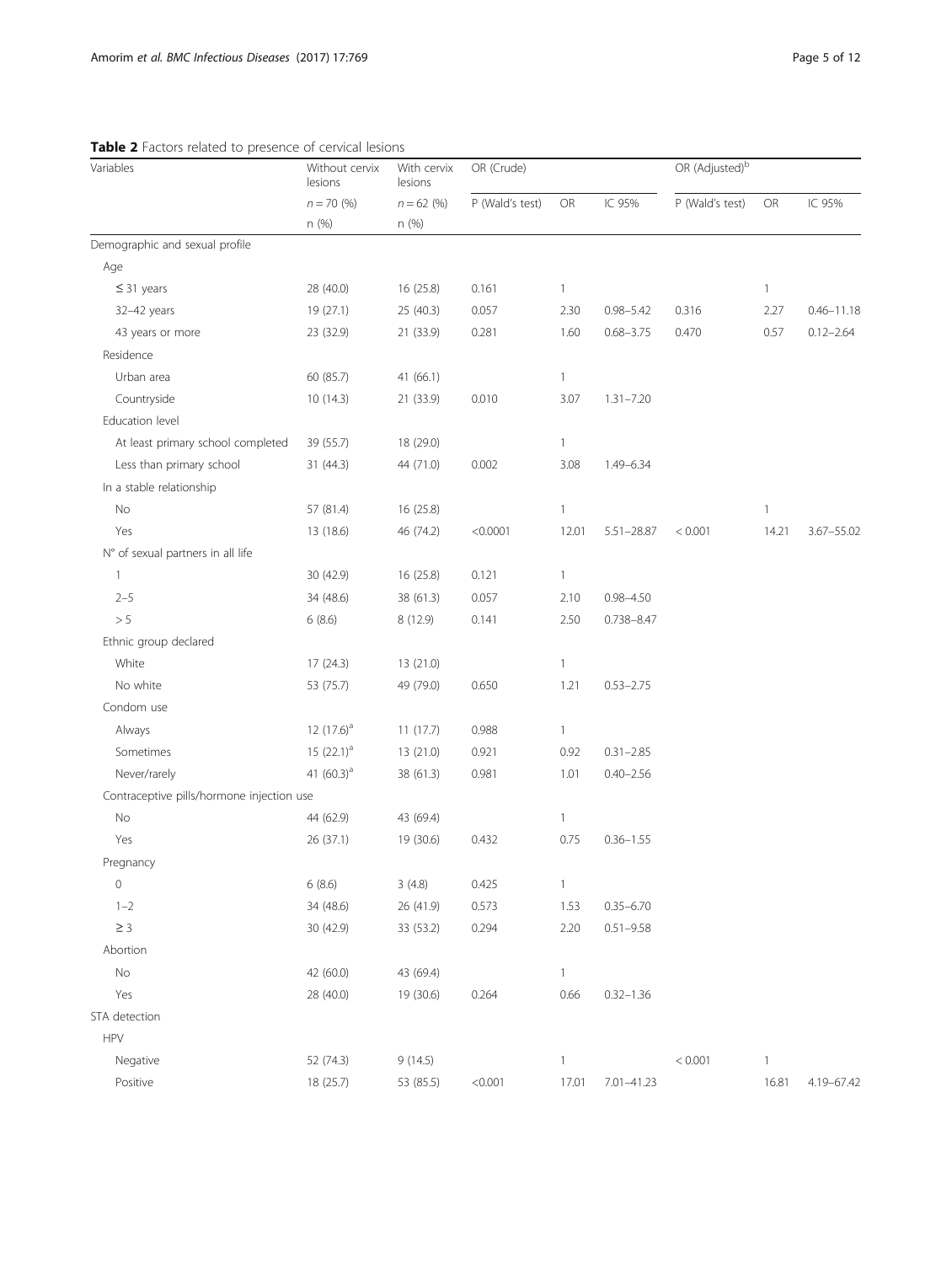| Variables                | Without cervix<br>lesions | With cervix<br>lesions | OR (Crude)      |                     |                | OR (Adjusted) <sup>b</sup> |              |                |
|--------------------------|---------------------------|------------------------|-----------------|---------------------|----------------|----------------------------|--------------|----------------|
|                          | $n = 70 (%)$              | $n = 62 (%)$           | P (Wald's test) | ${\sf OR}$          | IC 95%         | P (Wald's test)            | ${\sf OR}$   | IC 95%         |
|                          | n (%)                     | n (%)                  |                 |                     |                |                            |              |                |
| Mollicutes               |                           |                        |                 |                     |                |                            |              |                |
| Negative                 | 22 (31.4)                 | 5(8.1)                 |                 | 1                   |                |                            |              |                |
| Positive                 | 48 (68.6)                 | 57 (91.9)              | 0.002           | 5.23                | 1.84-14.85     |                            |              |                |
| U. parvum (qPCR)         |                           |                        |                 |                     |                |                            |              |                |
| Negative                 | 29 (41.4)                 | 13 (21.0)              |                 | $\mathbf{1}$        |                |                            | $\mathbf{1}$ | $0.36 - 5.98$  |
| Positive                 | 41 (58.6)                 | 49 (79.0)              | 0.013           | 2.66                | $1.23 - 5.79$  | 0.593                      | 1.47         |                |
| U. parvum (PCR)          |                           |                        |                 |                     |                |                            |              |                |
| Negative                 | 35 (50.0)                 | 30 (48.4)              |                 | $\mathbf{1}$        |                |                            |              |                |
| Positive                 | 35 (50.0)                 | 32 (51.6)              | 0.853           | 1.07                | $0.54 - 2.11$  |                            |              |                |
| U. parvum serotype 1     |                           |                        |                 |                     |                |                            |              |                |
| Negative                 | 61 (87.1)                 | 61 (98.4)              |                 | $\mathbf{1}$        |                |                            |              |                |
| Positive                 | 9(12.9)                   | 1(1.6)                 | 0.040           | 0.11                | $0.01 - 0.90$  |                            |              |                |
| U. parvum serotypes 3/14 |                           |                        |                 |                     |                |                            |              |                |
| Negative                 | 60 (85.7)                 | 51 (82.3)              |                 | 1                   |                |                            |              |                |
| Positive                 | 10 (14.3)                 | 11(17.7)               | 0.589           | 1.29                | $0.51 - 3.29$  |                            |              |                |
| U. parvum serotype 6     |                           |                        |                 |                     |                |                            |              |                |
| Negative                 | 53 (75.7)                 | 61 (98.4)              |                 | 1                   |                |                            |              |                |
| Positive                 | 17 (24.3)                 | 1(1.6)                 | 0.004           | 0.05                | $0.007 - 0.40$ |                            |              |                |
| U. urealyticum (qPCR)    |                           |                        |                 |                     |                |                            |              |                |
| Negative                 | 61(87.1)                  | 54 (87.1)              |                 | $\mathbf{1}$        |                |                            |              |                |
| Positive                 | 9(12.9)                   | 8(12.9)                | 0.994           | 1.00                | $0.36 - 2.79$  |                            |              |                |
| U. urealyticum (PCR)     |                           |                        |                 |                     |                |                            |              |                |
| Negative                 | 67 (95.7)                 | 57 (91.9)              |                 | 1                   |                |                            |              |                |
| Positive                 | 3(4.3)                    | 5(8.1)                 | 0.371           | 1.96                | $0.45 - 8.56$  |                            |              |                |
| T. vaginalis             |                           |                        |                 |                     |                |                            |              |                |
| Negative                 | 66 (94.3)                 | 24 (38.7)              |                 | 1                   |                | 0.003                      | $\mathbf{1}$ | $2.04 - 35.94$ |
| Positive                 | 4(5.7)                    | 38 (61.3)              | < 0.001         | 26.13               | 8.43-80.98     |                            | 8.566        |                |
| G. vaginalis             |                           |                        |                 |                     |                |                            |              |                |
| Negative                 | 33 (47.1)                 | 5(8.1)                 |                 | 1                   |                | 0.011                      | $\mathbf{1}$ | $1.53 - 24.61$ |
| Positive                 | 37 (52.9)                 | 57 (91.9)              | < 0.001         | 10.17               | 3.64-28.41     |                            | 6.13         |                |
| C. trachomatis           |                           |                        |                 |                     |                |                            |              |                |
| Negative                 | 69 (98.6)                 | 60 (96.8)              |                 | 1                   |                |                            |              |                |
| Positive                 | 1(1.4)                    | 2(3.2)                 | 0.501           | 2.30                | $0.20 - 26.00$ |                            |              |                |
| N. gonorrhoeae           |                           |                        |                 |                     |                |                            |              |                |
| Negative                 | 55 (78.6)                 | 62 (100.0)             |                 | 1                   |                |                            |              |                |
| Positive                 | 15 (21.4)                 | $0\ (0)$               | 0.998           | $\mathsf{O}\xspace$ |                |                            |              |                |

Table 2 Factors related to presence of cervical lesions (Continued)

<sup>a</sup>two women did not declare using condoms

 $^{\rm b}$ adjusted for age and positivity in qPCR for *U. parvum.* The goodness of the adjustment was evaluated by Hosmer-Lemershow test (p = 0.568)

women with normal cytology, about 10–30% are positive for any HPV type [\[3](#page-10-0), [16](#page-10-0)]. In a review by Baseman and Koutsky, it was observed that this percentage ranges from 2 to 44%, depending on the regions analyzed and which HPV detection tests were used [\[17](#page-10-0)].

The low rates of cervical cancer precursor lesions, added to high HPV prevalence in the general population and high HPV detection in patients with normal cytology supports the hypothesis that, although a necessary precursor, the presence of HPV alone is not sufficient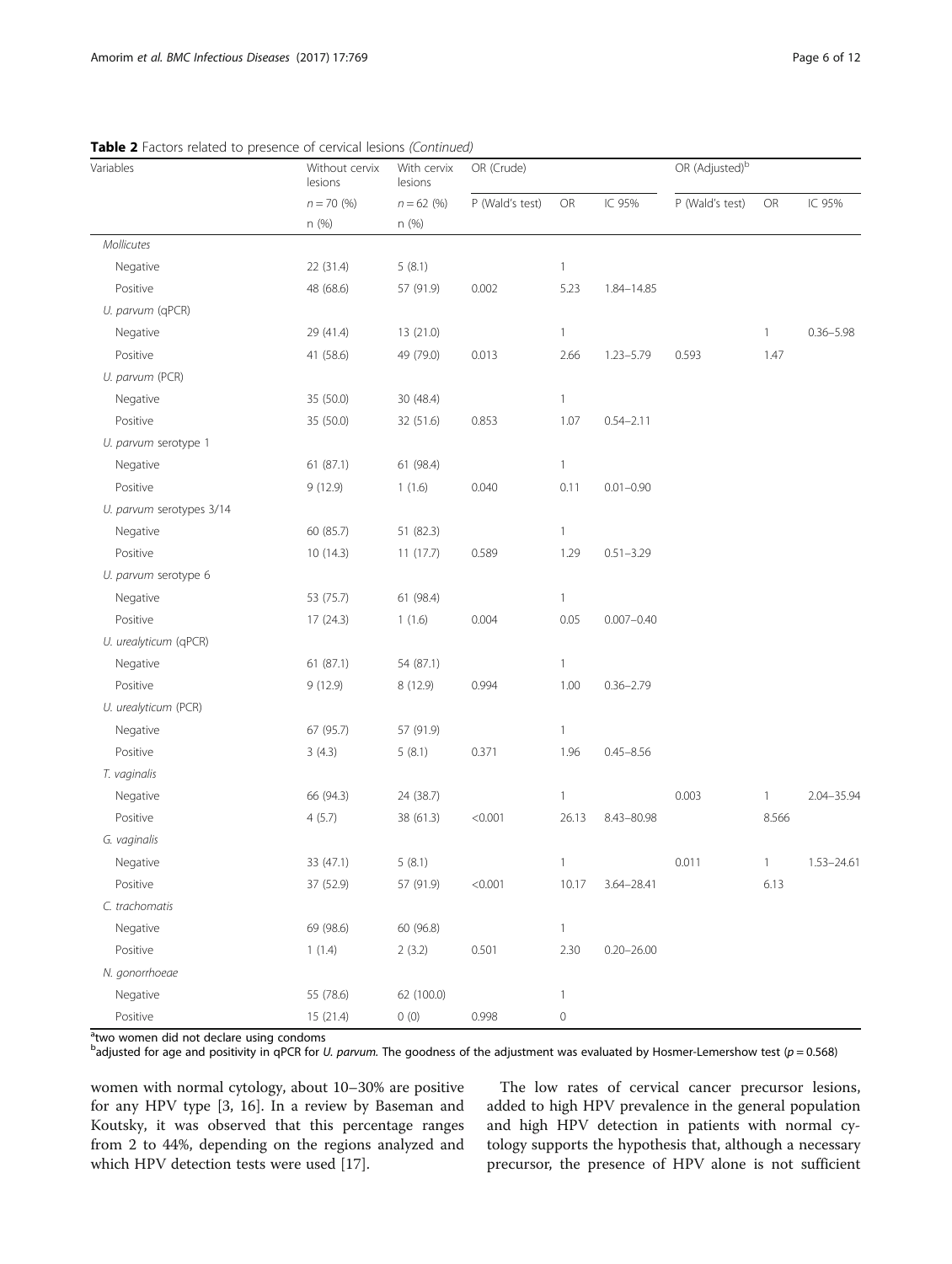<span id="page-6-0"></span>

for developing cancer. First, the development of cervical lesions depends on infection by high risk Human Papillomavirus (HPV), such as HPV-16 and HPV-18. HPVrelated carcinogenesis depends on different factors such as HPV type, virus persistence, sustained viral oncogene expression, viral load and viral genome integration. These HPV types express the oncoproteins E6 and E7, which interfere with cellular machinery inhibiting cell death, promoting cell immortalization, and after cell transformation [\[3](#page-10-0), [18](#page-10-0)]. Furthermore, other factors have been linked with the development of cervical lesions, including co-infection with other Sexually Transmitted Agents (STA) [[5\]](#page-10-0). The proposed mechanisms through which infectious agents might act as co-factors in HPVassociated tumorigenesis including direct biological interactions, such as modification of HPV replication and transcription, and indirect effects, such as inflammation and damage to the epithelial barrier that protects against HPV infection [[19](#page-10-0)].

In this study, the detection of Mollicutes, U. parvum and its serotypes, U. urealyticum, T. vaginalis, G. vaginalis, C. trachomatis and N. gonorrhoeae was compared to determine a possible association with cervical lesions. There was a difference for both *U. parvum* and *U. urea*lyticum between the prevalence observed in PCR and qPCR. These differences can be explained by the higher sensitivity of the qPCR technique compared with PCR, thus allowing a greater detection. Besides, the presence of *U. parvum* serotype 1 (OR = 0.111, 95% CI = 0.014– 0.904) and serotype 6  $(OR = 0.051, 95\% \text{ CI} = 0.007$ -0.397), in first instance, has been verified as a protective factor for the cervical lesions development. However, when comparing the number of positive samples for U. parvum (32 cases and 35 controls) and the total number of serotypes obtained by adding all positive samples from serotypes 1, 3/14 and 6 (13 cases and 36 controls) we observe that there is no match between the results. This fact, added to the disparity between the results

detected by PCR and qPCR, demand for future studies with more sensitive techniques, like qPCR, to verify the real association of such serotypes with the development of cervical lesions.

In addition to the observed prevalence, a positive correlation between *U. parvum* and cervical lesions in the univariate analysis was detected. However, after logistic regression, the presence of U. parvum lost its association with cervix lesions. There are few and contrasting data in the literature on the relationship between cervical lesion and ureaplasma presence. Ekiel and collaborators conducted a similar study and evaluated 182 women with changes in the cervix: 67 women with atypical squamous cells of undetermined significance (ASCUS), 49 women with LSIL, 22 with HSIL, 39 with normal cytology and 5 with invasive cancer [[8\]](#page-10-0). Sixty-four (35.2%) were positive for Mollicutes, but 58 (90.7%) were positive for U. parvum and nine (14.1%) for U. urealyticum. They also found that the ureaplasmas were more frequent among women with HSIL. In another study by Lukic et al., 239 women with different disorders in the cervical region were studied: 66 with ASCUS, 115 with low-grade intraepithelial lesions (LSIL) and 58 with high-grade intraepithelial lesions (HSIL). They did not diagnose *U. parvum*; however, they found that among women diagnosed with HSIL, 26 (45%) were positive for U. urealyticum [\[20\]](#page-10-0). In this study, there was a higher detection rate of U. *parvum* than U. *urealyticum* among women with HSIL. According to Kong et al., *U. parvum* is more common in clinical isolates of the genital region than U. urealyticum [\[21](#page-10-0)].

After analyzing the load of *U. parvum*, patients with cervical lesions showed higher *U. parvum* load (median = 547,500 colony-forming unit (CFU)/μl) than those without cervical lesions (median = 75,300 CFU/μl) (*p*-value  $\leq$ 0.002). This can be explained because more microorganisms in the local area could intensify the inflammatory response and/or activate some virulence factor of the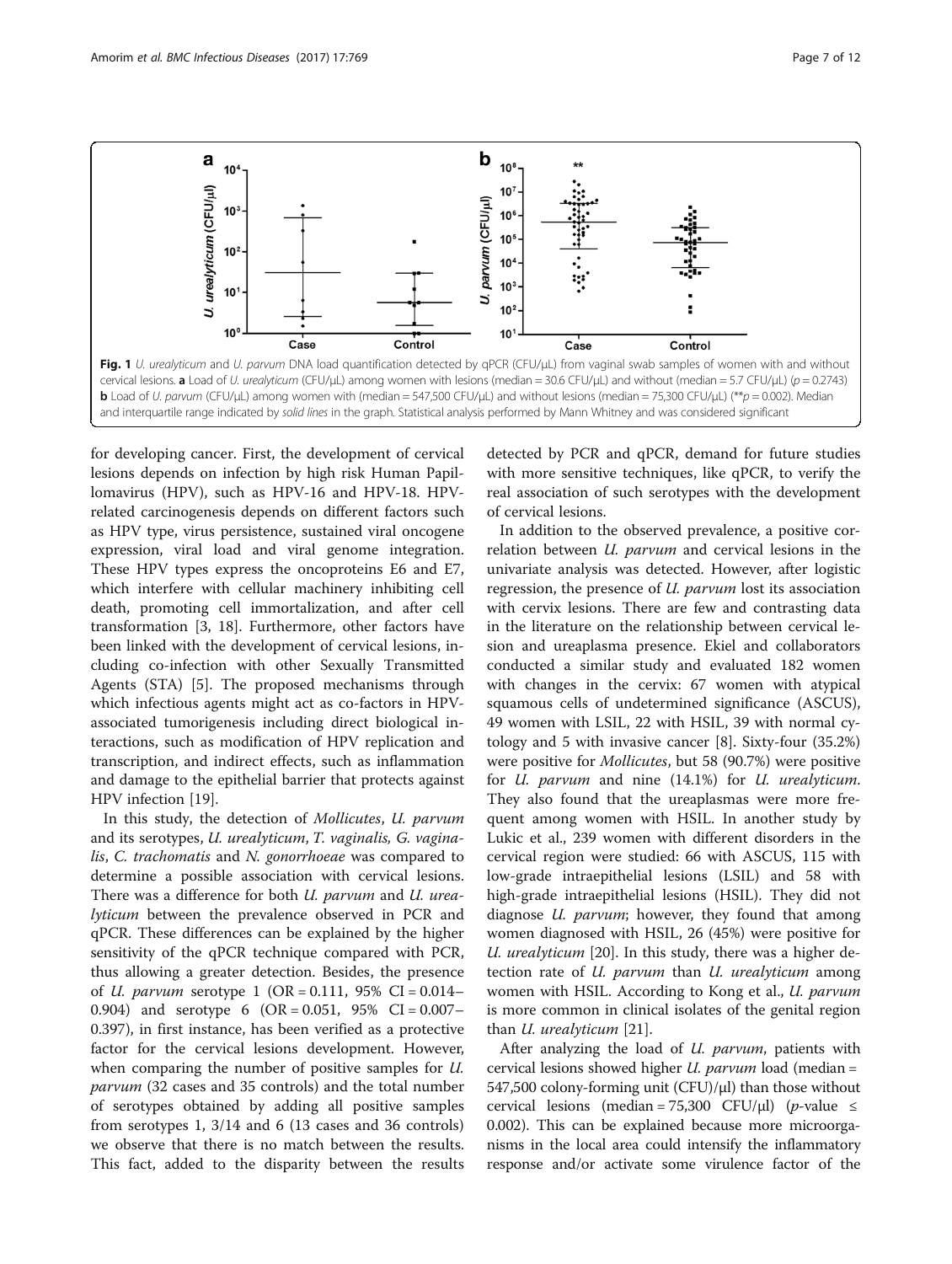pathogen. This could favor infection progression and the development of cervical lesions. Few studies have been conducted focusing on the association of ureaplasma load with disorders of the reproductive system, especially with precursor cervical lesions of cervical cancer [\[22\]](#page-10-0). Lu et al. compared *U. parvum* and *U. urealyticum* load in women who had cervicitis, and found a positive relationship between the risk of microbial load and cervicitis [\[23\]](#page-10-0). Another study found an association between higher load U. urealyticum and the presence of non-gonococcal urethritis and non-chlamydial (NGU-NC) in men but did not observe the same for *U. parvum* [[24](#page-10-0)]. The causal relationship between the load and ureaplasmas in this disease was also verified in other studies [[25](#page-10-0), [26\]](#page-11-0). However, there were no statistically significant differences for U. urealyticum load among women with and without cervical lesion.

Among the four serotypes of U. parvum, 3/14 showed greater detection of all serotypes, as described in the literature [[8, 21\]](#page-10-0), but did not show a statistically significant relation between women with or without lesions. However, U. parvum serotypes 1 and 6 were more frequent among women with lesions, and were inversely associated with the presence of cervical lesions. Furthermore, since the detection of the serotypes was obtained by PCR, it was not possible to observe the microbial load of each of the serotypes in the samples, since the presence of high/low load of microorganisms in a clinical specimen is associated with a stronger inflammatory response and some diseases [\[22, 23, 25](#page-10-0)–[27\]](#page-11-0). Studies should be extended to define the differences between the genes capable of causing variations in the pathogenicity mechanisms of these ureaplasmas, which may help explain precisely why high bacteria loads were related with cervical lesions.

It is believed that the inflammatory response caused by the heavy load of microorganisms at the site of infection lead to cell damage suggestive of cervical lesions, as has been observed for other microorganisms. Other sexually transmitted infectious agents were detected. T. vaginalis was detected in 61.3% of women who had lesions. There was a greater risk related to presence of this agent and the development of cervical lesions. Zhang et al. also reported a positive association between T. vaginalis and the presence of cervical lesion. A total of 16,797 residents in the Jingan district, Shanghai, China, were studied and followed from 1974 to 1985. A risk of 3.31 was found  $(95\% \text{ CI} = 1.5 \text{ to } 7.4)$  [[28](#page-11-0)]. Moreover, Lukic and co-workers (2006) detected low levels of this microorganism among women tested. Only 1% of women with LSIL were positive for T. vaginalis, and among those with no HSIL detection, and there was no statistically significant association [[20](#page-10-0)]. Verteramo coworkers (2009) also reported low detection of this microorganism (1.16%) [\[29](#page-11-0)]. In this study, G. vaginalis was detected in 91.9% of all women who had lesions; a

positive association with the presence of injury was also found, showing a higher detection among those with HSIL [\[29\]](#page-11-0). In a study conducted in the Netherlands from 1991 to 2006, cervical samples from 800,498 women were obtained, and a positive association was found between the presence of the organism and the presence of cervical injury [\[30\]](#page-11-0). C. trachomatis was detected in only 3.2% of women and N. gonorrhoeae was not detected in women with cervical lesions. In this study, these two microorganisms were not associated with cervical lesions possibly due to the low number of cases included in this study. Thus, further studies are needed to better understand the association of these microorganisms with the presence of cervical cancer.

In this study, women living in the countryside and with an education level below elementary education, showed to be at greater risk for developing cervical lesions. In Recife, a city of the State of Pernambuco, Brazil [[12](#page-10-0)], women who live in rural areas and have less than 4 years of elementary school also have a greater risk for developing cervical cancer. Herein young women with a low literacy level living in the countryside probably had less knowledge about the importance of cervical screening and less access to healthcare. The lack of association between race/color and the occurrence of HSIL/cancer certainly reflects the extensive racial miscegenation in the country, especially in the Northeast and in the population covered by the Public Health System (SUS – Brazil).

Women with irregular sexual activity (widows, divorced, or having occasional sexual intercourse) were less likely to develop cervical lesions compared to those in a stable relationship (married, dating or engaged, or maintaining a stable relationship). Women in stable relationship, in interview moment, have declared being with only one partner. Thus, one possible explanation to this unexpected fact is that many partners do not use condoms, and if they are involved in extramarital relationships, they are at great risk to contract HPV virus and infect their wives [[31](#page-11-0)]. However, this factor is difficult to evaluate because our data collection represents one data point, not data over time. Thus, there was no monitoring of patients to understand if the women used condoms or not in all relationships, since only one contact with a carrier virus partner is enough to be infected, and this infection may or may not progress to lesions years later.

# Conclusion

Even if the role of HPV is evident in the development of cervical cancer, further studies are needed to better understand the complexity and multifactorial profile of this condition. In this study, variables such stable relationship, HPV, T. vaginalis, G. vaginalis were associated with cervical lesions in epidemiological studies. *U. par*vum load was higher in woman with cervical lesions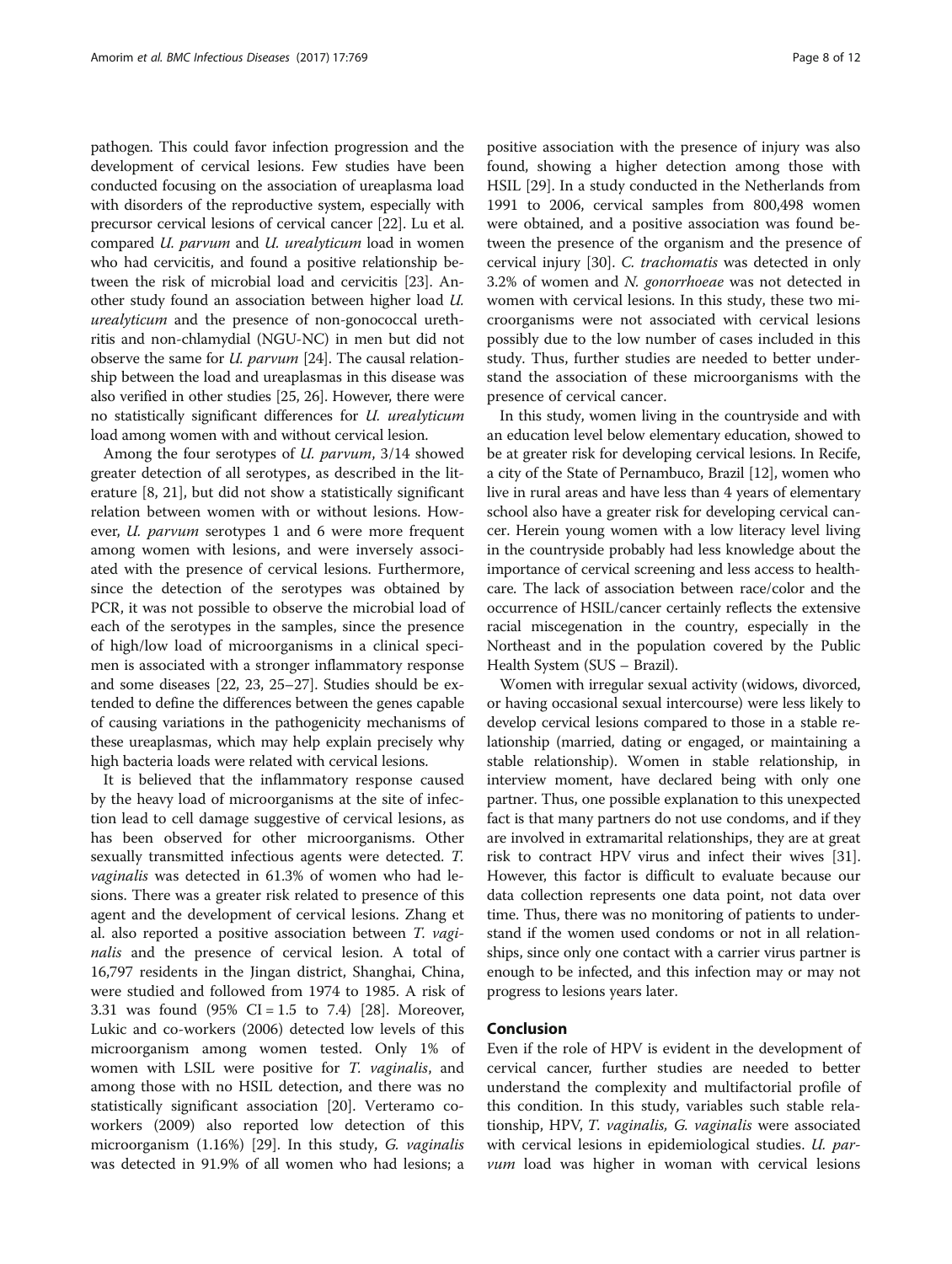compared with women without lesion. Despite the evidence presented in this paper on the role of ureaplasmas, T. vaginalis and G. vaginalis in cervical lesions, longitudinal studies with a larger population must be done to precisely define their association with the emergence of cervical injury. In addition, conducting infection tests in in vitro and in vivo study models will further elucidate virulence factors involved in the establishment of cervical lesions. These data are unprecedented for the population under study, and may aid local health authorities in improving prevention measures, and treatment, in order to improve the quality of life of women in the municipality of Vitória da Conquista, Bahia, Brazil. When all aspects involved in pathogenesis are better understood, this knowledge may contribute to improving prevention strategies and treatment.

## Methods

## Study design and participants

The study described here is a transversal study of cervical lesions in women (case-control), carried out from 2011 to 2013. One hundred and forty women were initially included (70 individuals with cervical lesions and 70 without lesions). The sample size was determined with statistical power of 95% and 0.05 statistical significance using the reports of cervical lesions and total size of women from Vitória da Conquista (158,987 women/ 306,866 total inhabitants – IBGE 2010). The cases (women with cervical lesion) were from the Family Health Center CAE II of Public Health System (SUS – Brazil) located in Vitória da Conquista city, Bahia, Brazil. Women seeking medical consultations, with a positive diagnosis for cervical lesions (Cervical Intraepithelial Neoplasia (CIN) 1, 2 and 3 or in situ carcinoma) were selected as the case group. The controls (women without cervical lesion) were from the Primary Care Units of Public Health Clinics (SUS – Brazil) also located in Vitória da Conquista city, Bahia, Brazil. Women with a negative diagnosis were selected for the control group. Screening was conducted among patients aged from 14 to 78 years. Then 140 women (70 cases and 70 controls) initially answered a questionnaire to provide a socioeconomic and sexual activity profile. This study was previously approved by the Ethics Committee on Human Research of the Institute of Biomedical Science – University of São Paulo, Brazil, (protocol number 1089).

# Detection of sexually transmitted agents

Cervical samples were taken by cytobrush and swab from the ectocervix and from the endocervix for detecting HPV DNA and bacteriological tests. Swabs were transferred to a tube containing a transport medium [\[32\]](#page-11-0).

# HPV detection

For HPV detection, two microtubes of each sample were sent to the HPV laboratory of the Santa Casa Research Institute of São Paulo (São Paulo, Brazil). We extracted DNA from all cervical specimens using digestion with 100 μg/mL of proteinase K for 3 h at 55 °C, followed by organic extraction and ethanol precipitation. Extracted DNA in aqueous solution was quantified (ratios 260/280 and 260/230) by NanoDrop 2000 Spectrophotometer (Thermo-Fisher Scientific®, Waltham/ MA/USA). DNA concentrations were normalized to 50 ng/μl to perform β-globin PCR (primers and references are described in Additional file [1](#page-9-0): Table S1).

For β-globin PCR, we used 1X buffer (Buffer –  $10 \times$ Tris-HCl (pH 8.4), 500 mM KCl), 0.2 mM of deoxiribonucleotide triphosphate (dNTP), 2.0 mM MgCl<sub>2</sub>, 80 nM of each primer G73/G74 (described in Additional file [1](#page-9-0): Table [1\)](#page-2-0), 0.5 U of Taq DNA polymerase (Invitrogen®, São Paulo, SP, Brazil), 3.0  $\mu$ L of the DNA (50 ng/ $\mu$ L) in a final volume of 25 μL. The assays were performed in a Veriti Thermal Cycler (Applied Biosystems, São Paulo, SP, Brazil). The PCR was conducted with an initial denaturation of 95 °C for 5 min, followed by 40 cycles of 95 °C for 1 min, annealing temperature of 55 °C for 1 min, extension temperature of 72 °C for 1 min, a final cycle of 72 °C for 5 min and a hold step at 4 °C. This protocol amplifies a DNA segment of 268-bp (Additional file [1:](#page-9-0) Table S1). Eight patients were excluded from the case group because they were negative for the β-globin. Other samples presented positive results for β-globin, ensuring DNA quality for the following testing. Then, 132 samples (62 cases and 70 controls) were tested for the presence of HPV DNA.

For the HPV PCR, we used 1X buffer (Buffer –  $10\times$ Tris-HCl pH 8.4, 500 mM KCl), 0.2 mM of deoxiribonucleotide triphosphate (dNTP), 4.0 mM MgCl<sub>2</sub>, 1  $\mu$ M of each primer GP5/GP6 (described in Additional file [1](#page-9-0): Table S1), 0.5 U of Taq DNA polymerase (Invitrogen®, São Paulo, SP, Brazil), 3.0 μL of the DNA (50 ng/μL) in a final volume of 25 μL. The assays were performed in a Veriti Thermal Cycler (Applied Biosystems, São Paulo, SP, Brazil). The PCR was conducted with an initial denaturation of 94 °C for 5 min, followed by 39 cycles of 95 °C for 1 min, annealing temperature of 40 °C for 2 min, extension temperature of 72 °C for 1.5 min, a final cycle of 72 °C for 7 min and a hold step at 4 °C. This protocol amplifies a highly conserved 154-bp segment in the L1 viral gene (flanked by primers GP5/6) (Additional file [1](#page-9-0): Table S1).

As positive control for all PCR, HeLa (an HPV 18 positive cervical carcinoma cell line; ATCC - CCL-2) cells were used. The products of the targeted amplified DNA and a standard molecular weight of 100 bp were electrophoresed on 1.0% agarose gel stained with 5 μL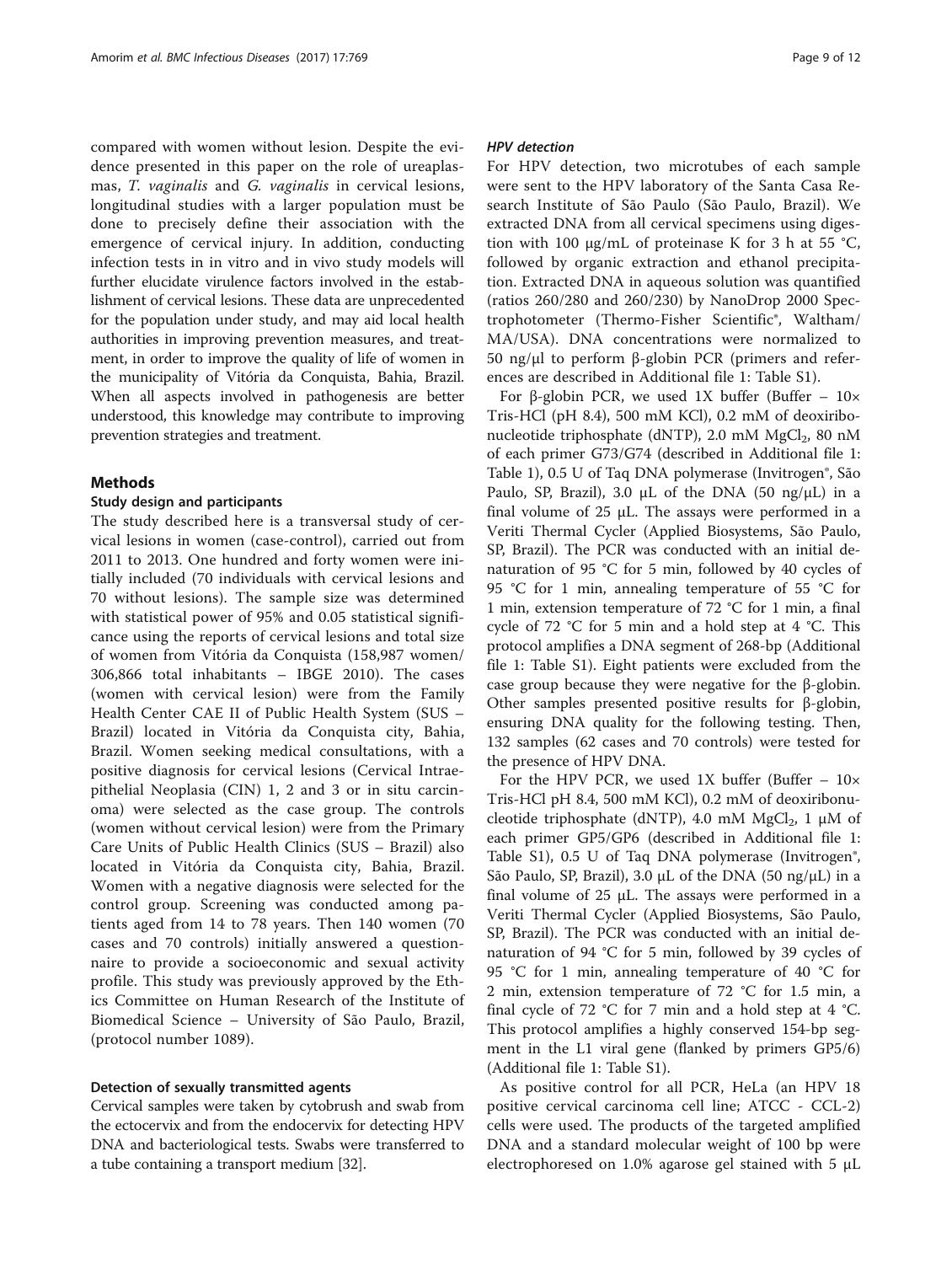<span id="page-9-0"></span>of GelRed 10,000X (Biotium, Fremont Ca, USA). Then the gels were photodocumented.

#### Pathogen detection

For bacteriological tests, genomic DNA samples of vaginal swabs were obtained according to the recommendations of Purelink™ Genomic DNA Mini Kit (Invitrogen, São Paulo, SP, Brazil). DNA was extracted from two microtubes of each sample for detecting Ureaplasma urealyticum (UU) and Ureaplasma parvum (UP), Trichomonas vaginalis (TV), Gardnerella vaginalis (GV), Chlamydia trachomatis (CT) and Neisseria gonorrhoeae (NG).

The DNA solutions from clinical samples were subjected to conventional PCR and qPCR. The PCR was performed in a microtube (0.2 mL) adding: 1X buffer (Buffer - 200 mM Tris-HCl pH 8.4, 500 mM KCl), 0.2 mM of deoxiribonucleotide triphosphate (dNTP), 2.0 mM  $MgCl<sub>2</sub>$ , 50 pmol of each primer (described in Additional file 1: Table S1), 1.0 U of Taq DNA polymerase (Invitrogen®, São Paulo, SP, Brazil), 1.0 μL of the DNA from a PureLink extraction kit in a final volume of 50 μL. Positive (DNA of microbial strains) and negative (without DNA) controls were included. The assays were performed in a Veriti Thermal Cycler (Applied Biosystems, São Paulo, SP, Brazil). The PCR was conducted with an initial denaturation of 94 °C for 10 min, followed by 35–40 cycles of 94 °C for 30 s, the annealing temperature was set according to each primer (Additional file 1: Table S1), extension temperature of 72 °C for 45 s, a final cycle of 72 °C for 10 min and a hold step at 4 °C.

As positive controls, we used strains of Ureaplasma urealyticum (UU) and Ureaplasma parvum (UP) stored in our laboratory. These strains were growth in UB medium [\[33](#page-11-0)]. Samples of Trichomonas vaginalis (TV), Gardnerella vaginalis (GV), Chlamydia trachomatis (CT) and Neisseria gonorrhoeae (NG) were gently seeded by Dr. Jorge Sampaio, (Fleury Institute/São Paulo – Brazil) and directly submitted to DNA extraction. The products of the targeted amplified DNA and a standard molecular weight of 100 bp were electrophoresed on 1.0% agarose gel with ethidium bromide (10 mg/ml). Then the gels were photodocumented.

We used quantitative PCR (qPCR) to measure the *U*. urealyticum and U. parvum DNA load in clinical samples. The assays were performed in duplicate with a Real-Time PCR System 7300 Applied Biosystems platform and TaqMan probes, following the manufacturer's basic amplification protocol. For constructing DNA standards for absolute quantitation, the ureaplasmas were first cultured in 2 ml at 37 °C and expanded to a 50 ml of UB broth. In a logarithmic growth phase (based in colorimetric changes), the culture was centrifuged at 20,600 g for 30 min at 25 °C. The DNA was extracted using a PureLink™ Genomic DNA Mini Kit. The

genomic DNA copy number was calculated relating the amount of DNA (ng) measured by spectrophotometry (NanoDrop ND-1000, Witec Ag, Littau, Switzerland) with the length of DNA (bp) of the respective strains. Then, 10-fold serial dilutions (10<sup>7-</sup>1 copies/μl) of the ureaplasma DNA standard were prepared and analyzed. The reagents used were: 12.5 μL of Master Mix (Applied Biosystems, São Paulo, SP, Brazil), 0.75 μL of each primers diluted to 10 pmol (described in Additional file 2: Table S2), 0.5 μL probe 5 mM, 1.0 μl of DNA and 9.5 μL of water to a final volume of  $25 \mu L$ . The samples were submitted to amplification in StepOne software (Applied Biosystems) under the following cycles: 50 °C for 2 min, 95 °C for 10 min, followed by 40 cycles of 95 °C for 15 s and 58 °C for 30 s (primers and probes, Additional file 2: Table S2). For each reaction, we added a new curve to the system, with  $r2 \ge 0.950$  being set for a good analysis; efficiency from 95 to 105% and slope close to −3.2 to −3.6. Data was analyzed and the threshold of each sample was determined with the aid of StepOne™ v2.1 software (Applied Biosystems, São Paulo, SP, Brazil). The Ct number of each sample was compared.

## Statistical analyses

Categorical variables were shown as frequencies and percentages. In order to evaluate factors associated with cervical lesions, we used the logistic regression model and an odds ratio (OR) and respective 95% confidence intervals (95%CI) were calculated. The selection of variables was done by a stepwise method and OR unadjusted and adjusted were shown in the final model. The goodness of the fit was verified by Hosmer-Lemeshow's test. Finally, only variables with a  $p$ -value less than 0.05 were used in the final model, unless the variable was biologically important. The microbial load of case and control groups was compared using the nonparametric Mann-Whitney. Significance level was 5% in all hypotheses tested. All analyses were evaluated by SPSS 20.0 software (SPSS Inc., Chicago, USA), R software (R Core Team, 2015) and the GraphPad Prism version 5.00 (GraphPad Software, San Diego, California, USA).

#### Additional files

[Additional file 1: Table S1.](dx.doi.org/10.1186/s12879-017-2835-5) Primers used in PCR. (DOC 89 kb) [Additional file 2: Table S2.](dx.doi.org/10.1186/s12879-017-2835-5) Primers and probes used in qPCR to quantify DNA of U. urealyticum and U. parvum in cervical samples. (DOC 50 kb)

#### Abbreviations

ASCUS: Atypical Squamous Cells of Undetermined Significance; BV: Bacterial Vaginosis; CFU: Colony-Forming Unit; CI: Confidence Intervals; CIN: Cervical Intraepithelial Neoplasia; E6: E6 oncoprotein; E7: E7 oncoprotein; HPV: Human Papillomavirus; HSIL: High-grade Intraepithelial Lesions; IL-1: Interleukin 1; IL-6: Interleukin 6; LSIL: Low-grade intraepithelial lesions; NGU-NC: Non-Gonococcal and Non-Chlamydial Urethritis; OR: Odds ratio; PCR: Polymerase Chain Reaction; qPCR: Quantitative Polymerase Chain Reaction; SD: Standard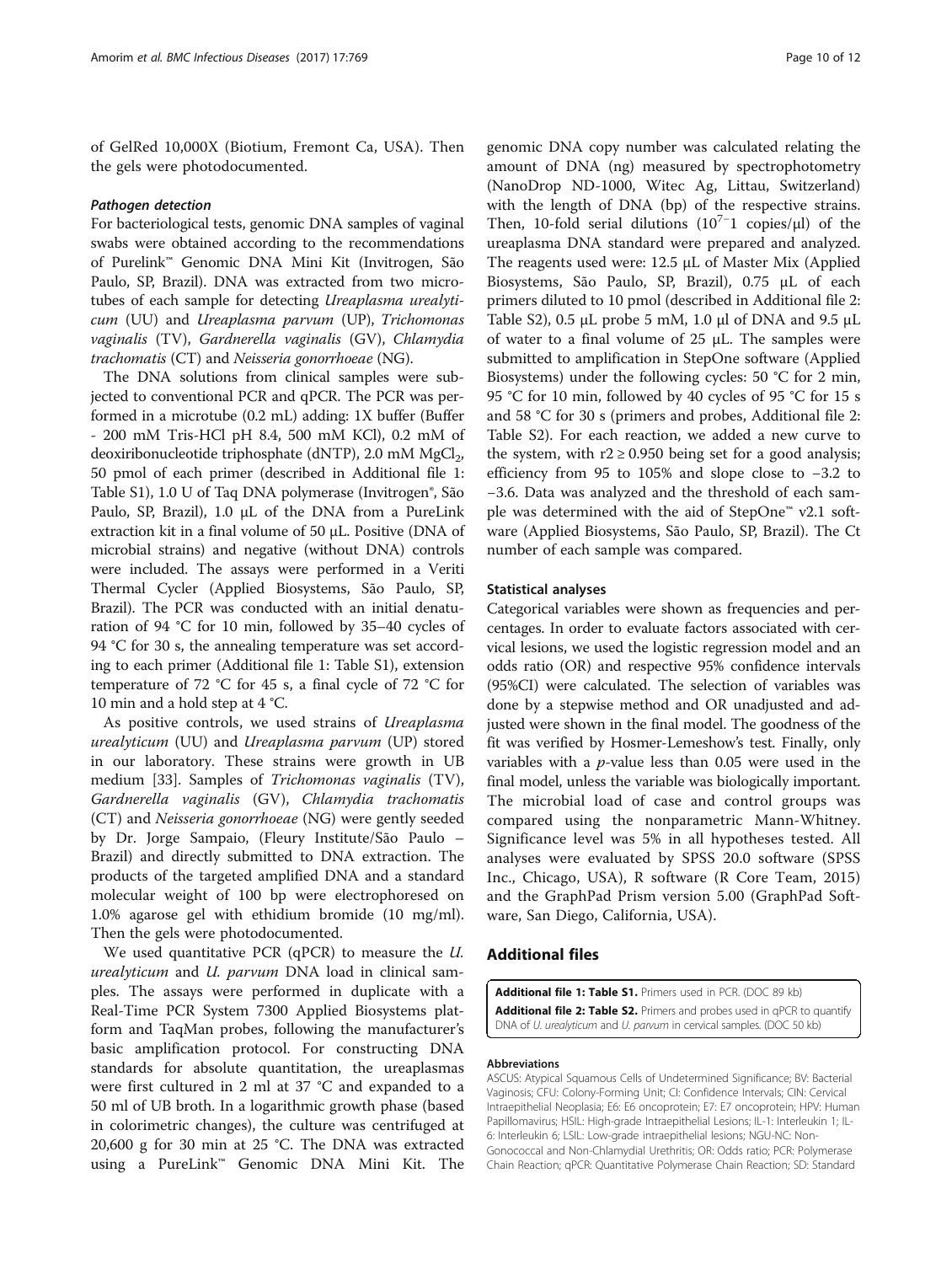#### <span id="page-10-0"></span>Acknowledgements

We thank Aricelma P. França for the invaluable technical assistance, the National Institute of Science and Technology for Human Papillomavirus-associated Diseases (INCT/HPV, São Paulo, Brazil) for all support in HPV detection (Grants from CNPq 573799/2008-3 and FAPESP 2008/57889-1), Dr. Jorge Sampaio, associate researcher of Fleury Institute/São Paulo – Brazil, for kindly providing bacterial samples and [AcademicEnglishSolutions.com](http://academicenglishsolutions.com) for revising the English.

#### Funding

This study was supported by Fundação de Amparo à Pesquisa do Estado da Bahia (FAPESB) (RED0032/2013) and Coordenação de Aperfeiçoamento de Pessoal de Nível Superior (Capes) by scholarship.

#### Availability of data and materials

The dataset used during the current study is available from the corresponding author on reasonable request.

#### Authors' contributions

Conceived and designed the experiments: ATA, GBC, TNL, LMM and JT. Samples collection: ATA, LMM, GBC, TNL and GMS. Bacterial detection: ATA, LMM, GBC, and TNL. HPV detection: ATA, VSL, RCC and MAA. Analyzed the data: ATA, LLV, EB, ACRBJ, RVML, LMM, CCR and JT. Contributed reagents/materials/analysis tools: ATA, GBC, TNL, DSB, LMM and JT. Wrote the paper: ATA, LMM, DSB, LLV, EB and JT. All authors read and approved the final manuscript.

#### Ethics approval and consent to participate

This study was previously approved by the Ethics Committee on Human Research of the Institute of Biomedical Science – University of São Paulo, Brazil, (protocol number 1089). The purpose of the study was explained in detail and written, informed consent was obtained from all participants. Confidentiality was maintained by avoiding the use of names and other identifiers.

#### Consent for publication

Not applicable.

#### Competing interests

All authors declare that they have no competing interests.

#### Publisher's Note

Springer Nature remains neutral with regard to jurisdictional claims in published maps and institutional affiliations.

#### Author details

<sup>1</sup> Departamento de Microbiologia, Instituto de Ciências Biomédicas, Universidade de São Paulo, ICB/USP, Avenue Prof. Lineu Prestes n°1374 - Butantã, São Paulo, SP 05508-900, Brazil. <sup>2</sup>Instituto Multidisciplinar em Saúde/ Campus Anísio Teixeira, Universidade Federal da Bahia – IMS/CAT-UFBA, Vitória da Conquista, Brazil. <sup>3</sup>Departamento de Bioquímica, Universidade de São Paulo, USP, São Paulo, Brazil. <sup>4</sup>Faculdade de Ciências Médicas da Santa Casa de São Paulo, FCMSCSP, A.C. Camargo Cancer Center, São Paulo, Brazil. 5 Faculdade de Medicina da Universidade de São Paulo, Instituto do Câncer do Estado de São Paulo, São Paulo, Brazil. <sup>6</sup>Instituto do Câncer do Estado de São Paulo, São Paulo, Brazil. <sup>7</sup>Universidade Federal do Recôncavo da Bahia, Santo Antônio de Jesus, Brazil. <sup>8</sup>Centro de Oncologia Dr. Geraldo Mattos de Sá, Vitória da Conquista, Brazil. <sup>9</sup>Universidade Estadual de Santa Cruz (UESC), Campus Soane Nazaré de Andrade, Ilhéus, Brazil.

## Received: 24 May 2017 Accepted: 15 November 2017 Published online: 15 December 2017

#### References

- 1. GLOBOCAN 2012 Estimated Cancer Incidence, Mortality and Prevalence Worldwide [<http://globocan.iarc.fr/Default.aspx>]
- 2. INCA. Estimativa 2014: Incidência de Câncer no Brasil. Rio de Janeiro: INCA; 2014.
- 3. Zurhausen H. Papillomaviruses in the causation of human cancers a brief historical account. Virology. 2009;384(2):260–5.
- 4. Castellsagué X, Bosch FX, Muñoz N. Environmental co-factors in HPV carcinogenesis. Virus Res. 2002;89(2):191–9.
- IARC Working Group on the Evaluation of Carcinogenic Risk to Humans. Biological Agents. Lyon (FR): International Agency for Research on Cancer; 2012. (IARC Monographs on the Evaluation of Carcinogenic Risks to Humans, No. 100B.) Available from: [https://www.ncbi.nlm.nih.gov/books/](https://www.ncbi.nlm.nih.gov/books/NBK304348/) [NBK304348/](https://www.ncbi.nlm.nih.gov/books/NBK304348/).
- 6. Castle PE, Hillier SL, Rabe LK, Hildesheim A, Herrero R, Bratti MC, Sherman ME, Burk RD, Rodriguez AC, Alfaro M, et al. An association of cervical inflammation with high-grade cervical neoplasia in women infected with oncogenic human papillomavirus (HPV). Cancer Epidemiol Biomark Prev. 2001;10(10):1021–7.
- 7. Castle PE, Giuliano AR. Chapter 4: genital tract infections, cervical inflammation, and antioxidant nutrients–assessing their roles as human papillomavirus cofactors. J Natl Cancer Inst Monogr 2003;31:29–34.
- Ekiel AM, Friedek DA, Romanik MK, Jóźwiak J, Martirosian G. Occurrence of Ureaplasma parvum and Ureaplasma urealyticum in women with cervical dysplasia in Katowice, Poland. J Korean Med Sci. 2009;24(6):1177–81.
- 9. Guijon F, Paraskevas M, Rand F, Heywood E, Brunham R, McNicol P. Vaginal microbial flora as a cofactor in the pathogenesis of uterine cervical intraepithelial neoplasia. Int J Gynaecol Obstet. 1992;37(3):185–91.
- 10. McGowin CL, Popov VL, Pyles RB. Intracellular Mycoplasma genitalium infection of human vaginal and cervical epithelial cells elicits distinct patterns of inflammatory cytokine secretion and provides a possible survival niche against macrophage-mediated killing. BMC Microbiol. 2009;9:139.
- 11. PNUD, IPEA, FJP: Atlas do Desenvolvimento Humano no Brasil Vitória da Conquista. In. Access in: http://www.atlasbrasil.org.br/2013/pt/perfil\_m/ vitoria-da-conquista\_ba; 2013.
- 12. de Mendonça VG, Guimarães MJ, de Lima Filho JL, de Mendonça CG, Martins DB, Crovella S, de Alencar LC. Infecção cervical por papilomavírus humano: genotipagem viral e fatores de risco para lesão intraepitelial de alto grau e câncer de colo do útero. Revista Brasileira de Ginecologia e Obstetrícia. 2010;32(10):476–85.
- 13. Carestiato FN, Silva KC, Dimetz T, Oliveira LH, Cavalcanti SM. Prevalence of human papillomavirus infection in the genital tract determined by hybrid capture assay. Braz. J. Infect. Dis. 2006;10(5):331–6.
- 14. Franco E, Villa L, Rohan T, Ferenczy A, Petzl-Erler M, Matlashewski G. Design and methods of the Ludwig-McGill longitudinal study of the natural history of human papillomavirus infection and cervical neoplasia in Brazil. Ludwig-McGill study group. Rev Panam Salud Publica. 1999;6(4):223–33.
- 15. Shaw E, Ramanakumar AV, El-Zein M, Silva FR, Galan L, Baggio ML, Villa LL, Franco EL, Study L-MC. Reproductive and genital health and risk of cervical human papillomavirus infection: results from the Ludwig-McGill cohort study. BMC Infect Dis. 2016;16:116.
- 16. Bosch FX, Lorincz A, Muñoz N, Meijer CJ, Shah KV. The causal relation between human papillomavirus and cervical cancer. J Clin Pathol. 2002;55(4):244–65.
- 17. Baseman JG, Koutsky LA. The epidemiology of human papillomavirus infections. J. Clin. Virol. 2005;32(Suppl 1):S16–24.
- 18. Klingelhutz AJ, Roman A. Cellular transformation by human papillomaviruses: lessons learned by comparing high- and low-risk viruses. Virology. 2012;424(2):77–98.
- 19. IARC: Human Papillomaviruses IARC monographs on the evaluation of carcinogenic risks to humans. In., vol. 90. Lyon, France: IARC Working Group on the Evaluation of Carcinogenic Risks to Humans 2007.
- 20. Lukic A, Canzio C, Patella A, Giovagnoli M, Cipriani P, Frega A, Moscarini M. Determination of cervicovaginal microorganisms in women with abnormal cervical cytology: the role of Ureaplasma urealyticum. Anticancer Res. 2006;26(6C):4843–9.
- 21. Kong F, Ma Z, James G, Gordon S, Gilbert GL. Species identification and subtyping of Ureaplasma parvum and Ureaplasma urealyticum using PCRbased assays. J Clin Microbiol. 2000;38(3):1175–9.
- 22. Xiaolei C, Taot H, Zongli S, Hongying Y. The role of ureaplasma urealyticum infection in cervical intraepithelial neoplasia and cervical cancer. Eur J Gynaecol Oncol. 2014;35(5):571–5.
- 23. Liu L, Cao G, Zhao Z, Zhao F, Huang Y. High bacterial loads of Ureaplasma may be associated with non-specific cervicitis. Scand J Infect Dis. 2014;46:637–41.
- 24. Yoshida T, Deguchi T, Meda S, Kubota Y, Tamaki M, Yokoi S, Yasuda M, Ishiko H. Quantitative detection of Ureaplasma parvum (biovar 1) and Ureaplasma urealyticum (biovar 2) in urine specimens from men with and without urethritis by real-time polymerase chain reaction. Sex Transm Dis. 2007;34(6):416–9.
- 25. Deguchi T, Shimada Y, Horie K, Mizutani K, Seike K, Tsuchiya T, Yokoi S, Yasuda M, Ito S. Bacterial loads of Ureaplasma parvum contribute to the development of inflammatory responses in the male urethra. Int J STD AIDS. 2014;